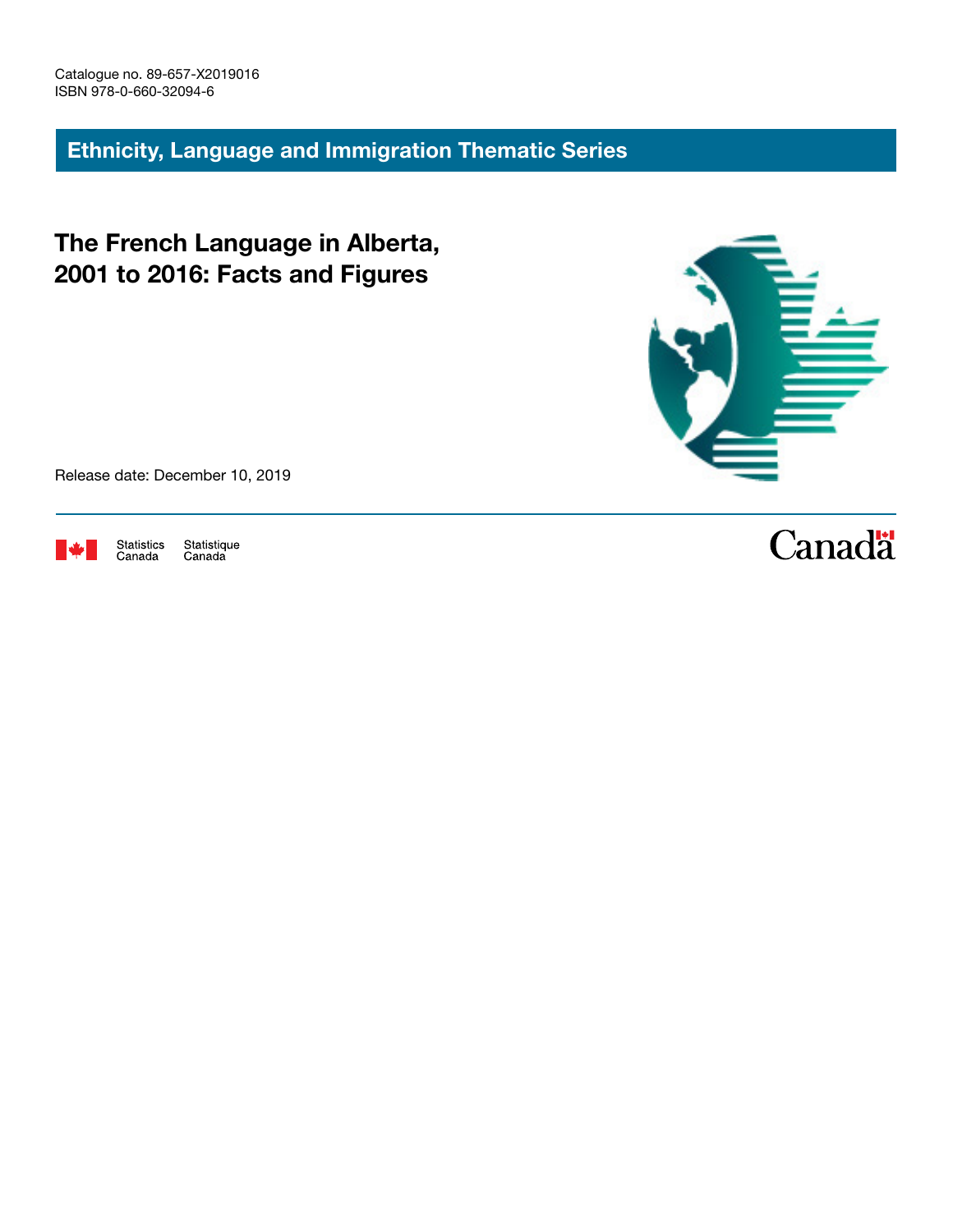## How to obtain more information

For information about this product or the wide range of services and data available from Statistics Canada, visit our website, [www.statcan.gc.ca.](https://www.statcan.gc.ca)

You can also contact us by

Email at [STATCAN.infostats-infostats.STATCAN@canada.ca](mailto:STATCAN.infostats-infostats.STATCAN%40canada.ca?subject=)

Telephone, from Monday to Friday, 8:30 a.m. to 4:30 p.m., at the following numbers:

- Statistical Information Service 1-800-263-1136 • National telecommunications device for the hearing impaired 1-800-363-7629 • Fax line 1-514-283-9350 Depository Services Program • Inquiries line 1-800-635-7943 • Fax line 1-800-565-7757
- Standards of service to the public

Statistics Canada is committed to serving its clients in a prompt, reliable and courteous manner. To this end, Statistics Canada has developed standards of service that its employees observe. To obtain a copy of these service standards, please contact Statistics Canada toll-free at 1-800-263-1136. The service standards are also published on [www.statcan.gc.ca](https://www.statcan.gc.ca) under "Contact us" > "[Standards of service to the public](https://www.statcan.gc.ca/eng/about/service/standards)".

# Note of appreciation

Canada owes the success of its statistical system to a long-standing partnership between Statistics Canada, the citizens of Canada, its businesses, governments and other institutions. Accurate and timely statistical information could not be produced without their continued co-operation and goodwill.

Published by authority of the Minister responsible for Statistics Canada

© Her Majesty the Queen in Right of Canada as represented by the Minister of Industry, 2019

All rights reserved. Use of this publication is governed by the Statistics Canada [Open Licence Agreement.](https://www.statcan.gc.ca/eng/reference/licence)

An [HTML version](https://www150.statcan.gc.ca/n1/pub/89-657-x/89-657-x2019016-eng.htm) is also available.

*Cette publication est aussi disponible en français*.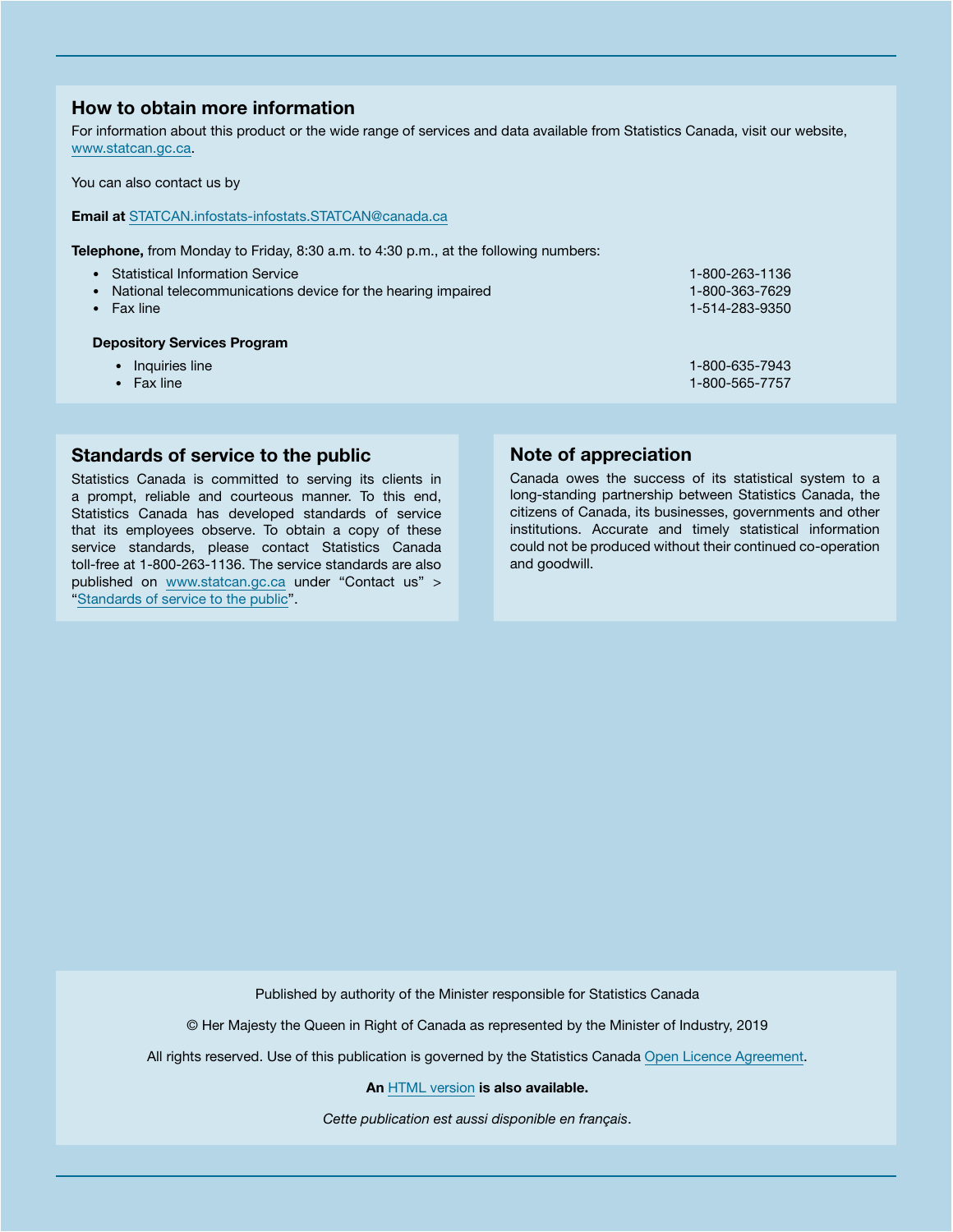# The French Language in Alberta, 2001 to 2016: Facts and Figures

The purpose of this document is to present an overview of the prevailing trends observed between 2001 and 20161 for the French language in Alberta. To this end, the document provides census-based information on the population<sup>2</sup> who have French as their first official language spoken, mother tongue, language spoken at home or language used at work as well as on the population who reported speaking French well enough to conduct a conversation.



Proportion of the population with French as a first official language spoken, census subdivisions, Alberta, 2016



Source: Statistics Canada, Census of Population, 2016.

<sup>1.</sup> See the *Languages Reference Guide, Census of Population, 2016* (Catalogue no. 98-500-X2016003) or the *Methodological Document on the 2011 Census Language Data* (Catalogue no. 98-314-X2011051) for notes on the comparability of the 2011 Census language data to that of prior census years.

<sup>2.</sup> Refers to all persons excluding institutional residents. Users should note that in the 2001 and 2006 censuses, institutional residents did not receive the long form questionnaire from which most language data were collected.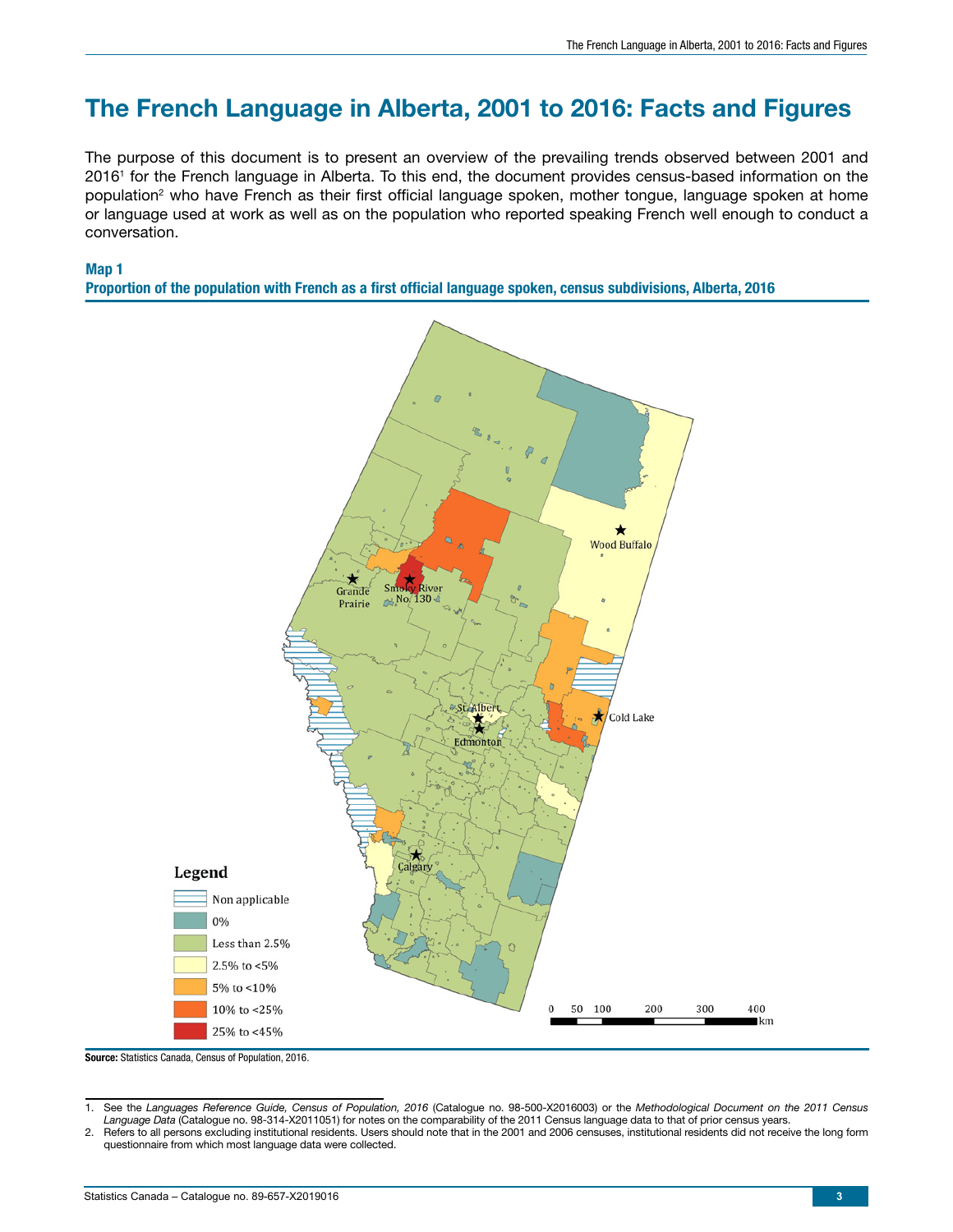- In 2016, there were 79,835 persons who had French as a first official language spoken. As a whole, they represented 2.0% of Alberta's total population.
	- $\blacktriangleright$  Between 2001 and 2016, the number of persons who had French as a first official language spoken increased by 35.7% (+21,005 persons) – the fastest rate of growth for this population among the provinces.

## Table 1

#### Selected French language indicators, Alberta, 2001 to 2016

|                                                       | 2001      |         | 2006      |         | 2011      |         | 2016      |         | 2001 to 2016<br>growth |
|-------------------------------------------------------|-----------|---------|-----------|---------|-----------|---------|-----------|---------|------------------------|
|                                                       | number    | percent | number    | percent | number    | percent | number    | percent | percent                |
| Total population <sup>1</sup>                         | 2,941,150 | 100.0   | 3,256,355 | 100.0   | 3,610,185 | 100.0   | 4,026,655 | 100.0   | 36.9                   |
| French as first official language spoken <sup>2</sup> | 58.830    | 2.0     | 62.785    | 1.9     | 71.370    | 2.0     | 79.835    | 2.0     | 35.7                   |
| Knowledge of French <sup>3</sup>                      | 204,805   | 7.0     | 225,085   | 6.9     | 238,770   | 6.6     | 268,605   | 6.7     | 31.2                   |
| Knowledge of French only                              | 1,895     | 0.1     | 2,200     | 0.1     | 3,205     | 0.1     | 3,890     | 0.1     | 105.3                  |
| Knowledge of English and French                       | 202,910   | 6.9     | 222,885   | 6.8     | 235,565   | 6.5     | 264,715   | 6.6     | 30.5                   |
| French as mother tonque <sup>3</sup>                  | 65,995    | 2.2     | 68,435    | 2.1     | 81,080    | 2.2     | 86,705    | 2.2     | 31.4                   |
| French spoken at home <sup>4</sup>                    | 52,900    | 1.8     | 56,680    | 1.7     | 74,215    | 2.1     | 84,850    | 2.1     | 60.4                   |
| French spoken most often at home <sup>5</sup>         | 22.745    | 0.8     | 23,505    | 0.7     | 32.375    | 0.9     | 38,600    | 1.0     | 69.7                   |
| Only French spoken at home <sup>6</sup>               | 7,865     | 0.3     | 8.485     | 0.3     | 11.010    | 0.3     | 11,795    | 0.3     | 50.0                   |
| Mostly French spoken at home <sup>7</sup>             | 10,835    | 0.4     | 10,825    | 0.3     | 13,675    | 0.4     | 15,835    | 0.4     | 46.1                   |
| French spoken equally often with                      |           |         |           |         |           |         |           |         |                        |
| another language at home <sup>8</sup>                 | 4,045     | 0.1     | 4,195     | 0.1     | 7,690     | 0.2     | 10,970    | 0.3     | 171.2                  |
| French spoken regularly at home                       |           |         |           |         |           |         |           |         |                        |
| (in addition to the main language)                    | 30,155    | 1.0     | 33,175    | 1.0     | 41,840    | 1.2     | 46,250    | 1.1     | 53.4                   |
| .                                                     |           |         |           |         |           |         |           |         |                        |

1. Refers to all persons excluding institutional residents.

2. Following method I in part IV of the *Official Languages Act*, the 'English-French' multiple response is equally redistributed among the 'English' and 'French' single reponses.

3. Includes both single and multiple responses.

4. Includes both single and multiple responses to both part A and part B of the question.

5. Refers to French spoken most often at home with or without additional languages spoken regularly.

6. Includes persons who reported only French in Part A of the language spoken at home question (spoken most often) and did not report a language to Part B (spoken regularly).

7. Includes persons who reported French to Part A of the language spoken at home question (spoken most often) and reported at least one other language to Part B (spoken regularly).

8. Includes persons who reported French and another language to Part A of the language spoken at home question (spoken most often).

Sources: Statistics Canada, censuses of population, 2001, 2006, 2011 and 2016.

- As of 2016, the number of persons who reported being able to conduct a conversation in French, whether exclusively or along with another language, stood at 268,605 while representing 6.7% of Alberta's total population.
	- $\blacktriangleright$  In the 2001 to 2016 period, the number of persons who reported being able to conduct a conversation in French increased by 63,800 persons which represents a 31.2% increase.
- In absolute terms, English-French bilingualism is on the rise in Alberta. In fact, as of 2016, 264,715 persons reported being able to conduct a conversation in both official languages compared to 202,910 in 2001, a 30.5% increase. However, in relative terms, English-French bilingualism in the province has decreased from 6.9% in 2001 to 6.6% in 2016.
- In 2016, 86,705 persons reported having French as their mother tongue<sup>3</sup>, either exclusively or along with other languages, and they represented 2.2% of Alberta's total population.
	- $\blacktriangleright$  In the 15 years leading to 2016, the number of persons who report having French as their mother tongue, either exclusively or along with other languages, increased by 31.4%, that is, by an additional 20,710 persons.

<sup>3.</sup> In some cases, the number of respondents whose mother tongue is French is higher than the number given for the population with French as their first official language spoken. As part of the logic used to derive the population with French as their first official language spoken, those who have French as their mother tongue but can no longer speak it well enough to hold a conversation are not included. Similarly, those who can hold a conversation in both English and French and have these languages as their mother tongues but speak English most often at home are likewise excluded from the population with French as their first official language spoken.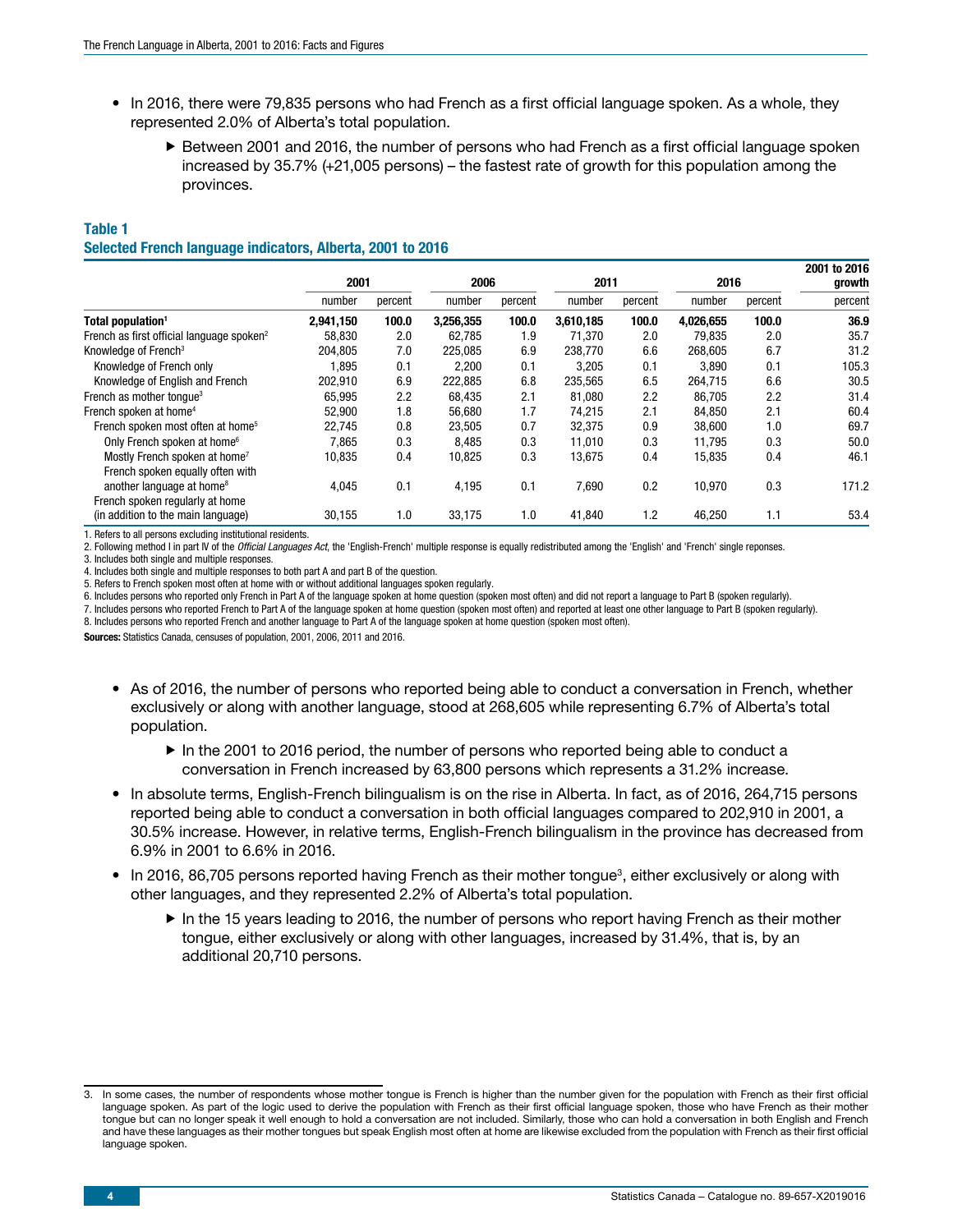#### Chart 1 French spoken at home, Alberta, 2001 to 20161



1. See the document entitled *Methodological Document on the 2011 Census Language Data* Catalogue no. 98-314-X2011051 for notes on the comparability of the 2011 Census language data to that of prior census years.

Sources : Statistics Canada, censuses of population, 2001, 2006, 2011 and 2016.

- The number of persons who reported speaking French at least regularly at home stood at 84,850 in 2016. Collectively, they represented 2.1% of Alberta's total population, up 0.3 percentage points in the 15 years since 2001.
	- $\blacktriangleright$  In the 2001 to 2016 period, the number of persons who reported speaking French at least regularly at home increased by 60.4%, that is, by an additional 31,950 persons.
- In 2016, the number of persons who reported speaking French most often at home<sup>4</sup> stood at 38,600 whereas for those who reported speaking French as a secondary language this figure reached 46,250. Respectively, these populations represented 1.0% and 1.1% of Alberta's population.
	- ► Between 2001 and 2016, the number of persons who reported speaking French most often at home<sup>4</sup> increased by 69.7% (+15,855 persons). Similarly, those who reported speaking French as their secondary language in addition to the main language have increased by 53.4% (+16,095 persons). In other words, the growth of French as a language spoken at home can be almost equally attributed to increases among both populations.
	- $\blacktriangleright$  Among those who speak French most often at home<sup>4</sup>, less than half (43.7%) of the increase can be attributed to the gains made by those who speak French equally often with another language at home.

<sup>4.</sup> Includes French spoken equally often with another language at home.